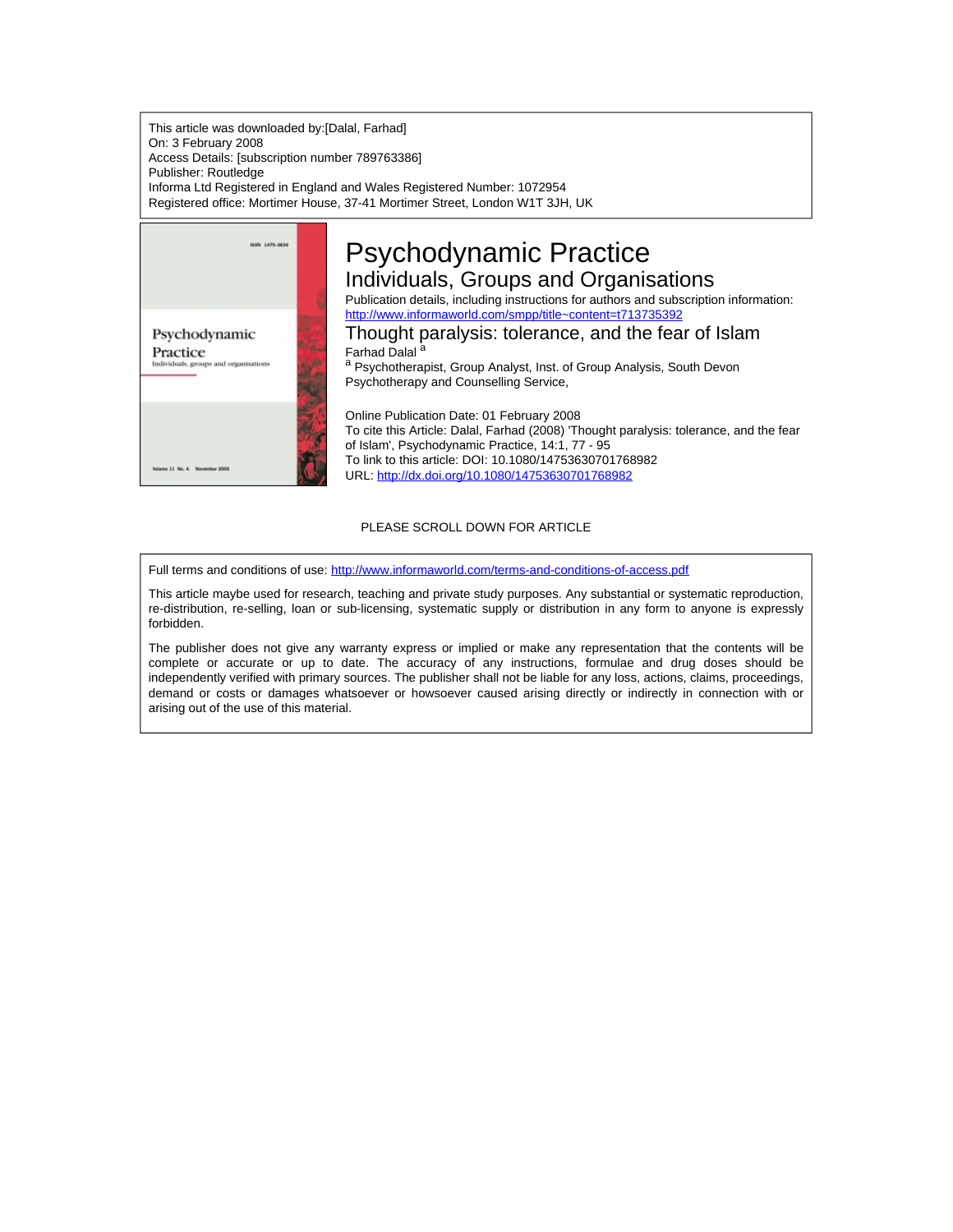# Thought paralysis: tolerance, and the fear of Islam

Farhad Dalal\*

Psychotherapist, Group Analyst, Inst. of Group Analysis, South Devon Psychotherapy and Counselling Service

(Received 21 October 2007; final version received 18 November 2007)

In much contemporary public debate, ideas of hate and terror have become synonymous with Islam. It is difficult to talk about how justified these associations might or might not be, as protagonists are readily accused either of Islamaphobia or of a naïve and dangerous tolerance. The paper will *critically* draw on elements from political theory, group analysis and psychoanalysis to reflect on some of the possible psychosocial reasons and mechanisms behind this impasse. It will be suggested that part of the reason for the thought-impasse is to be found in the way that liberalism has come to be taken up by some influential strands within the multicultural and diversity movements.

Keywords: liberal; hate; psychotherapy; psychoanalysis; Islam

#### Preamble

Although this paper focuses on our responses to fundamentalism in Islam, the arguments that are being put forward apply to all kinds of fundamentalisms – theistic, political, or psychoanalytic. I will occasionally use the term 'racist' or 'racism' loosely to mean the experience of denigrating others by virtue of the groupings they belong to, even though the grouping is not a 'racial' one.<sup>1</sup> The position I am speaking from is that of the mythic region called the secular West. Notions of East and West are a shorthand. Despite the fact that they contain many a contradiction, I have to rely on them none the less – as without them I would spend all my time setting up and undoing definitions. So my inevitable uses of 'us', 'we', 'them', 'the West' and so on, draw on a number of unspoken assumptions, assumptions that might well clash with you, the reader's assumptions as to the 'we' that is being spoken of. Rather than taking these to be 'mistakes', each of these should be considered as an opportunity for deconstruction.

<sup>\*</sup>Email: farhad.dalal@devonpsychotherapy.org.uk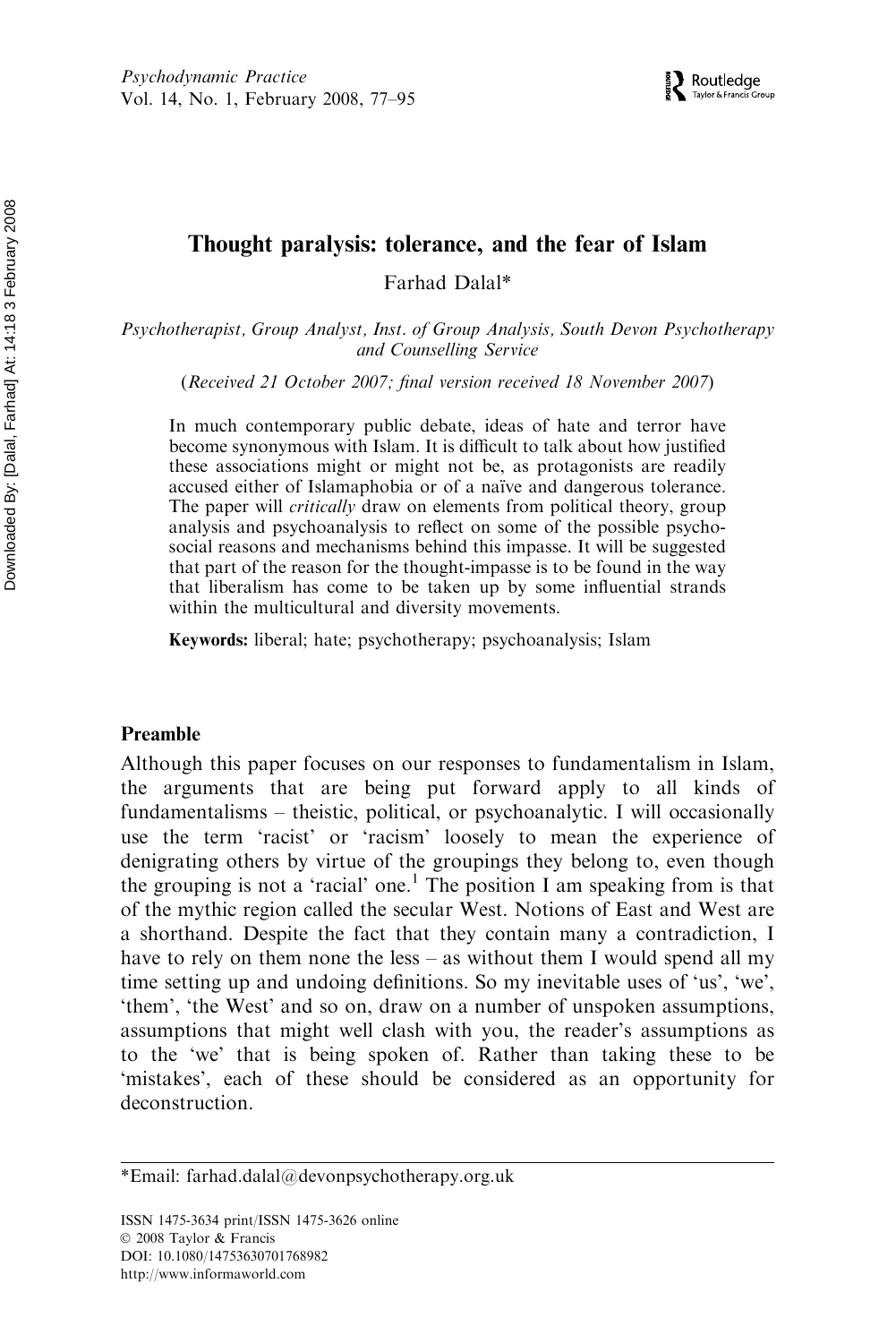# Introduction

This paper has created more anxiety in me than any other. Ironically perhaps, in the writing I find myself gripped by the very thought paralysis in the title – the title I had so lightly thrown together when I was first invited to speak.

In part, this is because to engage *publicly* with the subject of Islam in this place, day and age is to encounter a number of potent taboos. Taboos are Manichean structures, binary structures with no in-betweens; things are either good or evil; in or out; ok or not, with nothing allowed between these two possibilities.

There is George Bush's Manichaeism (paraphrasing): 'Either you are with us, or you are with the terrorists'. Mr. Blair's version was: 'you either support the war on Iraq, or you are a lover and supporter of the despot Sadam'. There is the Islamist's binaried vision: 'You accept the words of Mohammed or you are an infidel deserving of death'. Next to which is the Zionist version: 'Say anything about the Israeli attitude towards the Palestinians and you are anti-Semitic'. Next to that are untold others: 'Say anything against the Palestinian Authority or Arafat and you are a rabid Zionist'; 'say anything about the USA's desire for oil as one of its reasons for launching the war on Iraq – and you are a paranoid conspiracy theorist'. Let us not forget the multiculturalist Manichaeism: 'respect all differences else you are a racist', nor its liberal counterpart: 'each must be allowed their freedom of conscience else we will be oppressing them'.

So, if I mention the fact that the war on terror has killed and maimed untold more innocents than all the terrorist attacks and suicide bombers put together, then does that make me an apologist for the terrorists? If I don't agree with some of the practices espoused by some Islamists, then does that immediately make me an Islamaphobe and a cultural imperialist?

The paralysis is further reinforced because any and all number of distinct issues (and therefore taboos) are overlaid and linked so that in addressing one issue one is inevitably drawn into and falls foul of another. For example I was taken aback (no doubt naively) when I read Moazzam Begg say in his book Enemy combatant (Begg, 2006, p. 44) that Palestine was 'the best known Muslim issue' and that his concern was for the Muslims in Iraq. I was taken aback because that is not how I primarily think of those embroiled in either of those contexts. In fact, in being asked by Begg to view those struggles in terms of a particular religion, I find that I take an emotional step back from them.

### What do I step back into or onto?

Confounded by this range of taboos, I find myself paralysed, because to step anywhere is potentially to cause offence and court disapprobation in myself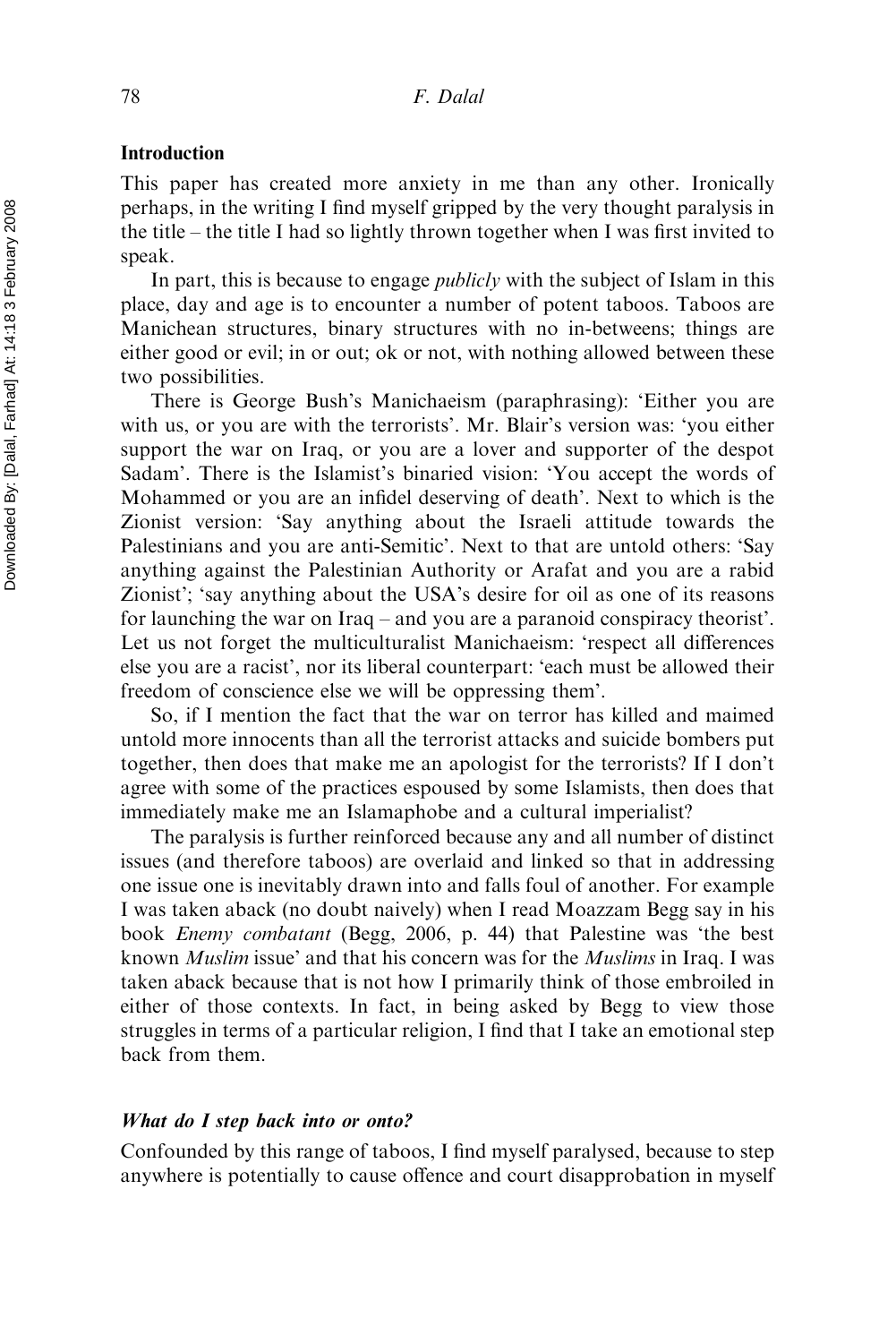as much as in others. Can I find a place to stand, indeed is there a place to stand between the apologists and zealots of all descriptions, be they theistic, Marxist, capitalist, or whatever?

How am I to think about what is going on? For example on coming through immigration at Heathrow recently, I was struck by two things. First, that one of the immigration officers was a female in a headscarf and clearly a Moslem. I found the image anomalous. It was 'the enemy' at the gate – but not in the usual sense of the phrase – strangely, this time the alleged enemy, a follower of Islam, was actually guarding the gate at the British frontier! Does this mean that the xenophobes (Phillips, 2006) are right and 'they' have taken 'us' over?

Anyhow, a few moments later, another similarly-dressed woman approached a white English man ahead of us in the queue who was speaking on his mobile. She told him that for security reasons it was forbidden to use mobiles in that part of the building. He waved dismissively at her and carried on speaking until he had finished his arrangements. She stood helplessly by watching him all the while. None of us said anything.

What are we to make of these everyday events in the context of a post-9/ 11 world? Indeed how are we to understand the catastrophic events on that fateful day? Ironically both the neo-conservatives and fundamentalist Islamists are in agreement that what is occurring in the world today is indeed a clash of civilizations, and that it is a continuation of a Holy War – a cosmic battle for minds, souls and territories begun some 1500 years ago. To both parties the attack on the Twin Towers is but another moment in the continuation of the Crusades (Huntingdon, 2002). Meanwhile, in some quarters in psychoanalytic settings, 9/11 was understood as an expression of primal envy – the East's envy of the West.

Neither of these 'explanations' is convincing to me, one grounding it in irreconcilable religious and cultural differences and the other deep within the psyche in a particular model of human nature.

Let me briefly attend to an aspect of my own thought impasse. My personal beliefs are such that I would wish to speak against and counter the injustices that marginalized groups are subjected to. So while I have no sympathy with xenophobic Islamaphobes, I also find myself alienated from some of those whom I would normally find myself allied with. For example, when Ken Livingstone embraces the Egyptian theologian Sheikh Yusuf al-Qaradawi while praising him as scholar. This is the same scholarly Qaradawi that said of a Moslem who might decide to leave Islam of his own free will: 'He is no more than a traitor to his religion and his people and thus deserves killing' (Cohen, 2005). Similarly, I am somewhat bemused when Tony Blair decides to honour the so-called moderate Iqbal Sacranie, Secretary-General of the Muslim Council of Britain, by making him a knight of the realm. This is the same Sir Iqbal Sacranie that said of the fatwa on Salman Rashdie 'death perhaps is too easy for him . . . his mind must be tormented for the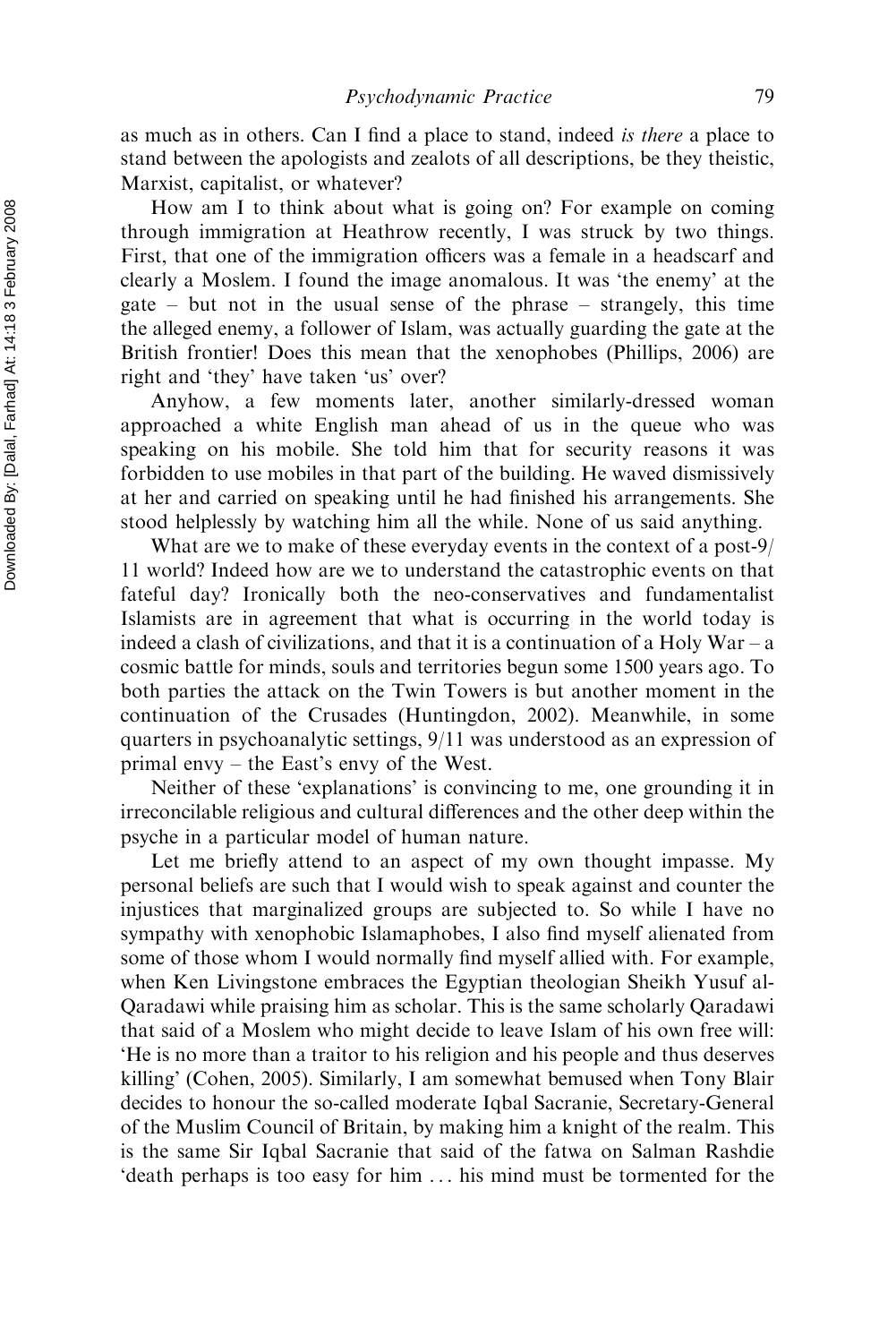rest of his life unless he begs forgiveness from the Almighty Allah' (Murtagh, 1989). As far as I know he has not publicly withdrawn this view.

While it might well be the case that they are just being grubby politicians pandering to sections of the brown vote, I venture something else is also going on. To my mind they (and many others including myself) are in the grip of a thought paralysis, and it is to the sources of that that I will now turn.

Some of the roots of the thought impasse are to be found in the world view that emerged from the Enlightenment and its reaction, the Romantic Movement. Between the two they delivered three decisive cuts to the human condition – between the individual and the social, between the internal and external worlds, and between heart and mind (that is, desire and rationality).<sup>2</sup>

This was the philosophical ground on which liberalism took root, and for that matter, so did psychoanalysis. The fact that each of these mistakenly takes as a given that there are these divisions where there are none, give rise to a number of critical contradictions, which in turn lead to a paralysis of thought. It is for this reason that I will begin in a seemingly remote place – the philosophy of liberalism.

### Tolerance

The liberal democracy we live in organizes itself according to several beliefs: that every individual human being is worthy of respect from every other individual; that all individuals are equal to each other in the eyes of the law; that the state does not interfere in personal matters. This individual that liberalism addresses is universal (every and any person). The individual is made universal by stripping persons of all their particularities – gender, history, ethnicity, status, and so on. The liberal creed is deliberately blind to these differences precisely because it actively seeks to ensure that no one individual is privileged over another because of some status differential. The liberal creed is anti-discriminatory; its intention is to create a just society (Appiah, 2005).

At the heart of liberal democracy is the idea of autonomy: individuals free to choose and act; but here is the first problem: it would seem that when individuals are left free – then they often choose to behave in ways that others disapprove of and think immoral. This then gives rise to a need for legislation that seeks to establish minimum norms of good behaviour between individuals, for example, that one should not kill or steal, and so on.

Whatever the activity, the fact that some individuals do better than other individuals is readily accommodated and understood in liberalism; their success is put down to a mixture of their efforts and talents, combined with life opportunities.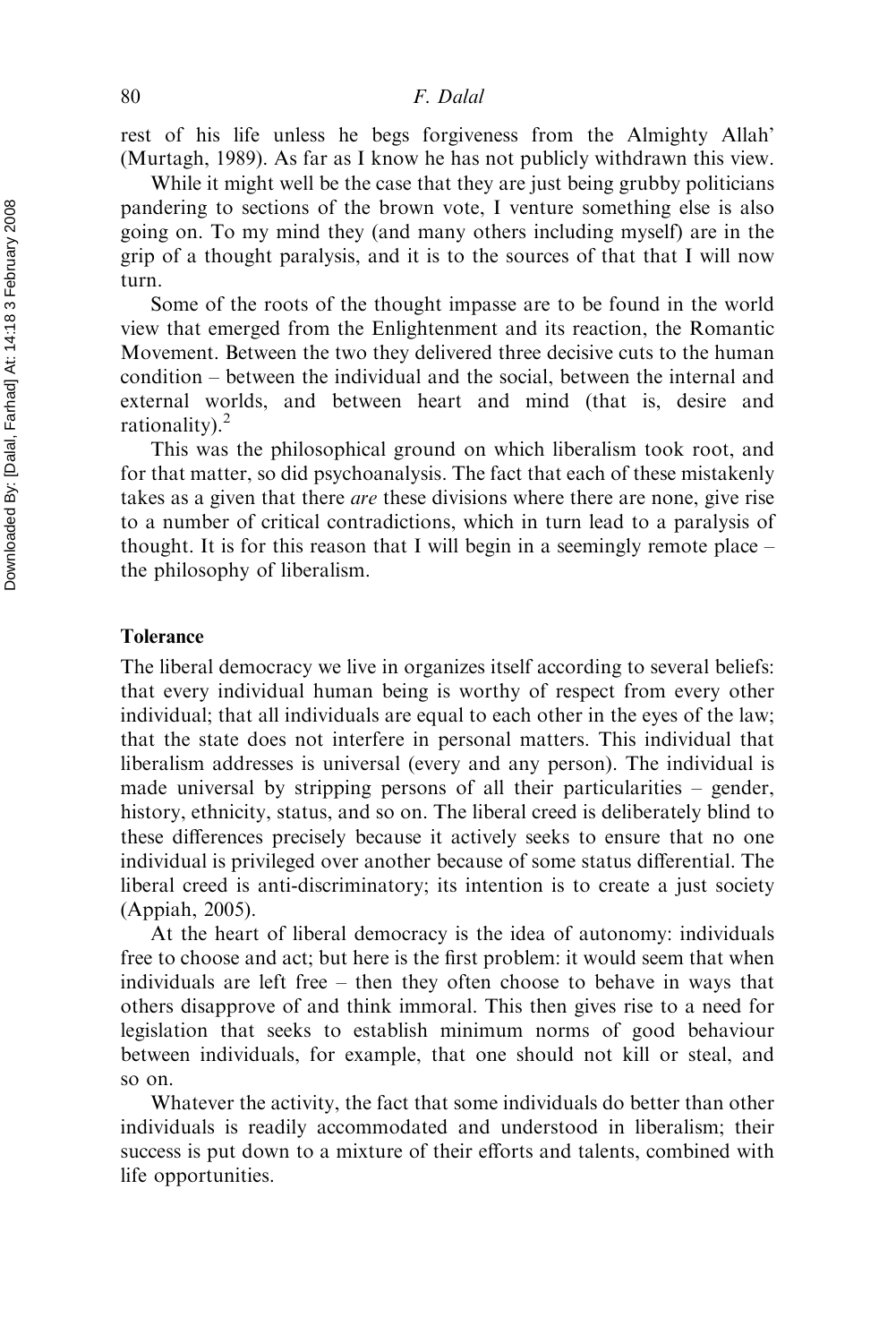Now we hit the second problem, which is that when we look at society, not only do we find that some individuals prosper more than others, but certain types of individuals prosper more than others – men more than women and so on.

How has this patterning come about? How is it that certain *kinds* of individuals are being more successful than other *kinds*? Remember, liberal ideology deliberately set about blinding itself to categorical differences between kinds of individuals (the groups that people belong to) as a way of not discriminating between them. The principle being, that if one cannot see it, then one cannot be influenced by it; one cannot use it or be used by it.

It is evident then that the strategy of categorical blindness has not managed to do its work to produce an equitable society. In any case, a new sort of legislation is now required to compensate for this deficit: antidiscriminatory legislation. What is significant about this new variety of legislation is that its legislation is aimed at the 'group' that the individual belongs to or is seen to belong to. However, legislation that is aimed specifically at particular categories of social groups, at types or kinds of human being, runs counter to the principles of liberalism (which only wants to think about the universal individual). So, ironically, this kind of antidiscriminatory legislation, although driven by liberal sympathies, is in fact actually anti-liberal in its ethos.

### Privatizations and possessions

While liberalism finds that it is reluctantly obliged to police what takes place in public spaces between individuals, it avoids commenting on what may or may not take place in the private arena – that is one's mind or one's home.

Here we find another tension. The line between what is private and what is of public concern has always been in dispute, practices of child care and sexual practices in the privacy of one's home being two primary examples. Nevertheless, the liberal intention is to remain as silent as possible on these private matters. As Hobbes (1996 [1651]) famously said: 'The liberty of the subject is [in] the silence of the laws', cited in Benhabib (2002, p. 85).

Hand in hand with the notion of the privacy of individuals, goes the other critical ingredient of liberalism: that of ownership. According to this principle one has rights over one's property. I can do what I want with my property in the privacy of my mind and my home, but here too there is dispute. Am I allowed to do anything with my computer because I own it? What of my garden or dog? What of my children? And what, if I claim that my wife too is my property? We can see then that these freedoms are never absolute, and continually contested. While legislation sets out limits and constraints as to what I may do with my property, internalized taboos constrain what I may freely feel, think and desire.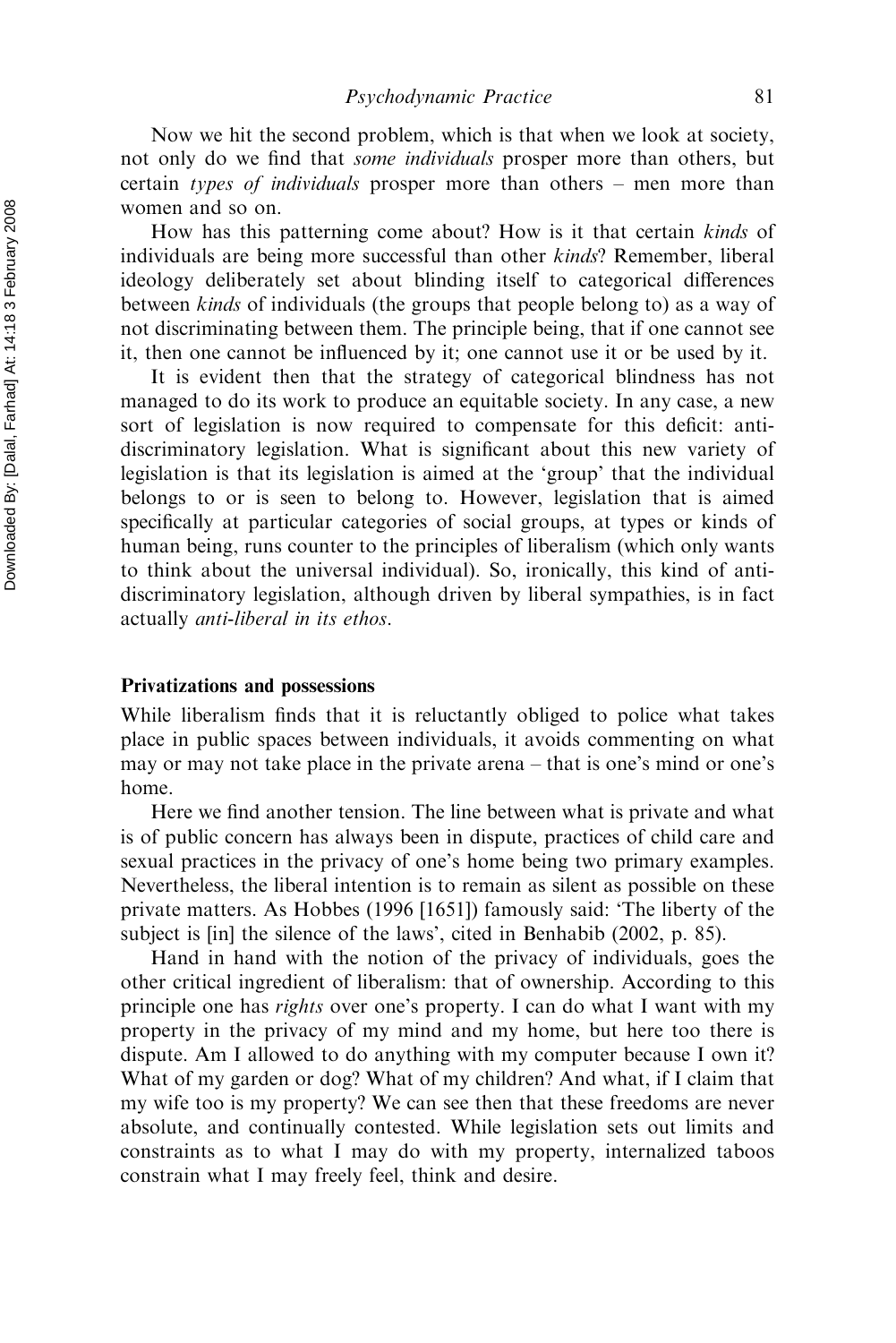### 82 F. Dalal

There is a further problem with the idea of privacy *per se*. For example, although we can say that the transactions between family members take place in the privacy of the 'home', they nevertheless take place between people and in front of other people in that home. Therefore they are public to the inhabitants of that home. Thus privacy is not an absolute; territories are privatized in relation to certain excluded others. We could say that privacy is ultimately a matter of perspective. Privacy is a relational concept.

If there is a taboo at intruding into someone else's private space, then there is a double taboo regarding someone else's spiritual beliefs. This is because in commenting on the spiritual beliefs of others, we would not only be intruding into their private world, but, it would appear, intruding into an inner sanctum deep within the internal world. This taboo is enshrined in liberalism in the principle of 'freedom of conscience' in which each person is entitled to believe in whatever their conscience dictates – however disagreeable these beliefs might be to others.

There is an additional twist to this whole schema, which is that as soon as something becomes one's property, then in the same moment it also becomes private, although it does not quite disappear from public view. As we will see, it is important that it does not disappear from public view.

In sum, the ethos of liberal democracy is founded on four components: first, it supports the view that individuals are to be left free to follow their own personal desires; second, it blinds itself to differences of category; third, it tries to keep out of the private arena; and finally, it assumes that individuals have rights over their own property. As we have seen none of these are unproblematic in themselves.

### The entry of culture

Things get even more complicated when cultures enter the picture. They proclaim themselves to be entities in themselves, and being entities they claim possession of a space that is internal to the body of the culture. In proceeding in this way they are exploiting the liberal ethos in which internal private spaces are the property of those who own them, and in which they may do things in their own way within it. Further, it is asserted that those outside that space have no jurisdiction or right to comment on what goes on inside it  $-$  because it is private and belongs to another. In effect, cultural spaces are not only privatized, they are transformed into sacred spaces.

However, cultural practices are not private *per se*. Not only are they visible to members of the cultural group, but also they are very often extremely visible to those on the outside of the cultural group. This is because their purpose is to signal the difference between the 'us' and the 'them'. The Romantic injunction that individuals are duty-bound to express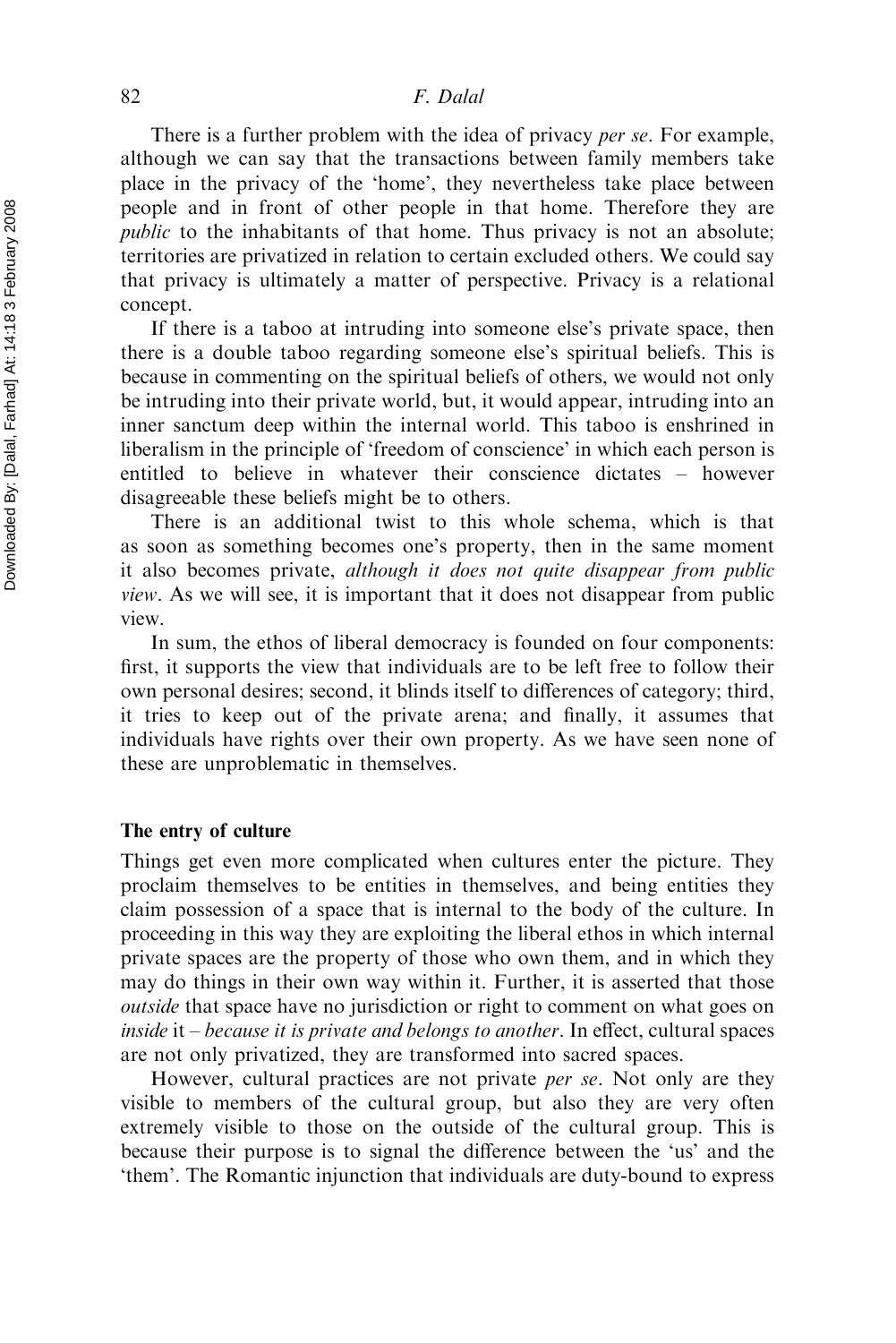their inner selves, is now applied to the entity 'culture'. It is said that cultures too are duty-bound to express who they are, because if they did not, then they would not be living an authentic life. So, the grounds for justifying cultural practices are not those of 'privacy' but 'ownership'. Thus only justification required to legitimate these practices is that this is 'our' way of doing things. Being ours, they are owned by us. Therefore, you, who are not one of us, have no rights to speak on the matter.

We are now in a position to approach an understanding of the rationale for the multiculturalist agenda.

# Multiculturalism

In the bad old days of European colonialism and imperialism the cultures of conquered peoples were mostly discounted as primitive and backward.<sup>3</sup> On that basis it was perfectly reasonable to replace 'their' culture with 'ours'. In reaction to this imperialist stance (driven in part by protest and struggle) there arose a more tolerant attitude – call it a *liberal* stance – which enjoins us to respect the other's culture on its own terms. Meanwhile, at the other end of the spectrum to the liberal stance is the fundamentalist one which attributes to itself an absolute right and certainty. The fundamentalist has his cake and eats it too. On the one hand you are not allowed to make comment on his/her culture, and if you do it is discounted as meaningless or you are branded a heretic and blasphemer. On the other hand because the fundamentalist is so convinced that their way is the right and only way of living, they feel duty bound to tell you what is wrong with your way of living. They continually occupy the high ground.

There are clear affinities between the imperialist and the fundamentalist, as each valorizes their own way as the right way of doing things. The affinity between the liberal and fundamentalist is less obvious. They are joined in that they both support versions of a 'no comment' stance. The liberal does not allow him or herself to comment on 'their' culture, and for the same reason the fundamentalist does not allow 'them' to comment on 'our' culture. However, the proselytizing fundamentalist feels duty bound to comment on the shortcomings of your culture. This is a version of what is yours is mine, and what is mine is mine.

In this way of thinking, some of the rights that accrue to individuals as entities are transposed onto cultures as entities; in particular, the rights born of privacy and ownership. The rules of engagement are encapsulated by the terms 'respect' and 'tolerance'. There are of course many ways of understanding these terms of reference. The multiculturalist enjoins us to respect the other's culture, and tolerate their differences from us. Thus, the adage: equal but different, but what does that mean in practice? Indeed what can it mean in practice?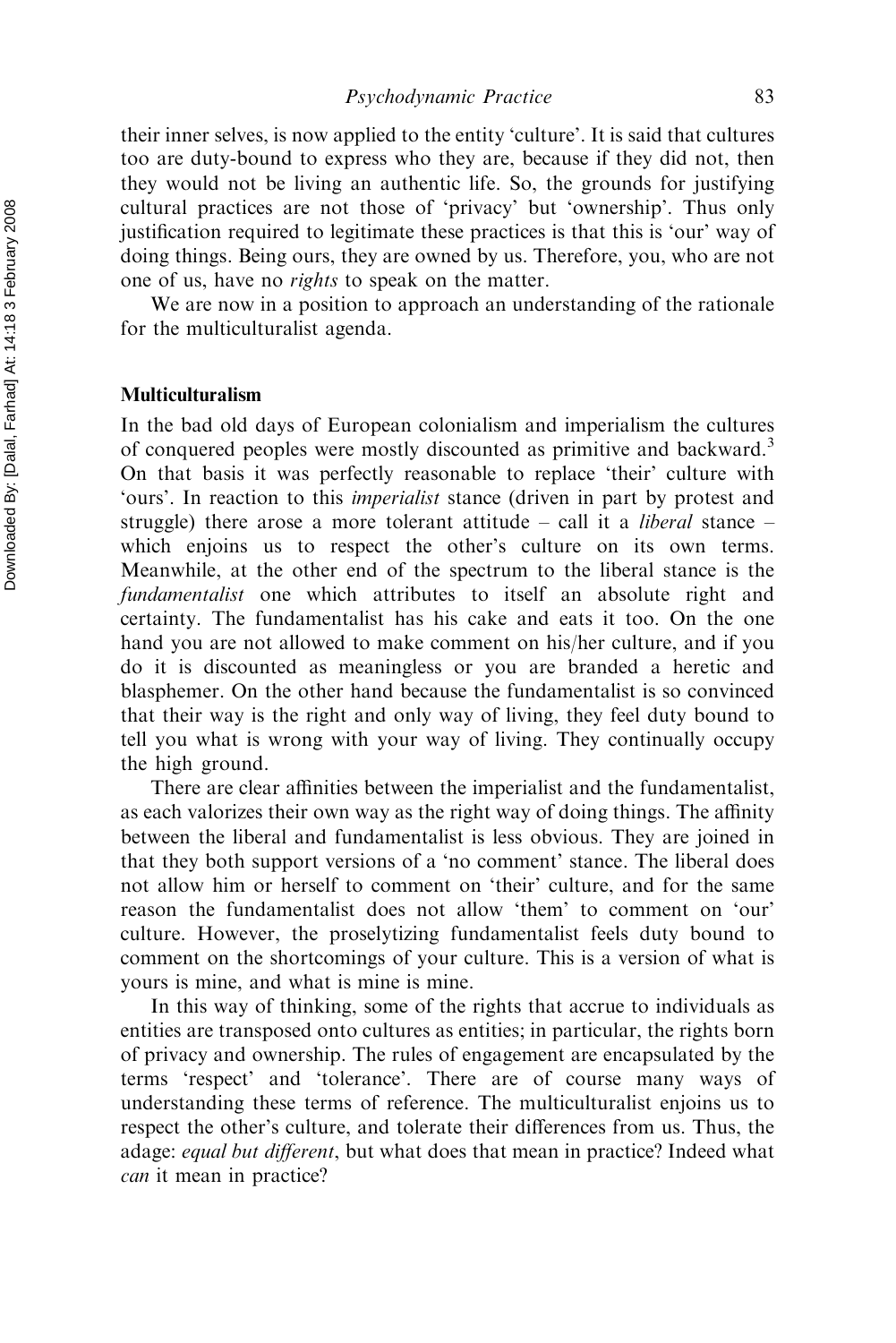### Culture as a practice

One of the things it is taken to mean at times is a no-contact policy. Different cultural bodies may respectfully gaze upon each other; however, they must not impinge on each other. The ethos insists that the integrity of one cultural system is not to be compromised in any way by those of another system.

Let me sum up the basis for this: the multiculturalist agenda requires us to treat cultures as though they were entities like individual people, and then to confer similar rights on them. The idea of culture that follows out of this is one of it being a bounded entity that has coherence over time. Being bounded it then automatically own/possesses an internal space and so what they do within it is a private matter for 'them'. Being an entity, it is conceived of as a living thing with rights. Finally, it is obliged to express its nature through its way of doing things.

# Three problems with this way of thinking

There are three critical problems with this perception of culture: first, it treats cultures as monoliths; second, it assumes that there is a consensus within the cultural group as to its beliefs and practices; and third, it assumes that each individual belongs to a single cultural group.

To take each in turn: when we probe a given culture, the illusion of coherence fragments and British culture disintegrates into northerner, rural, metropolitan, working class, Moslem, Catholic, and so on, and Islam fragments into Sunni, Shia, Wahhabi, Sufi, Black American, and so on. When one probes each of these names in turn, then they too fragment into further categories. It is important to note that this is not a taxonomy moving through genus, class, and so forth. So, while some of the categories might be mutually exclusive (rural and metropolitan for example), most of them overlap each other and are simultaneously present.

This insight is in fact an aspect of the second problem – the illusion of consensus and coherence. The bloodshed taking place in Iraq and the current politics of Pakistan are both testament to the view that Islam is not a coherent world view – these are bloody differences – with each party saying that it is they who have understood the real message of God.

The more general point to be made here is that cultural practices consist of rules that are the means of policing not only the territory between the 'us' and the 'them'; they are also the means of sustaining and reinforcing the structure of power-relations between different groupings within the culture. Amongst other things, cultural practices are rationales of domination and oppression. The status quo is then read as an expression of the divine or natural order of things – as to why the Brahmin should dominate the untouchable, why woman is the property of man, and so on.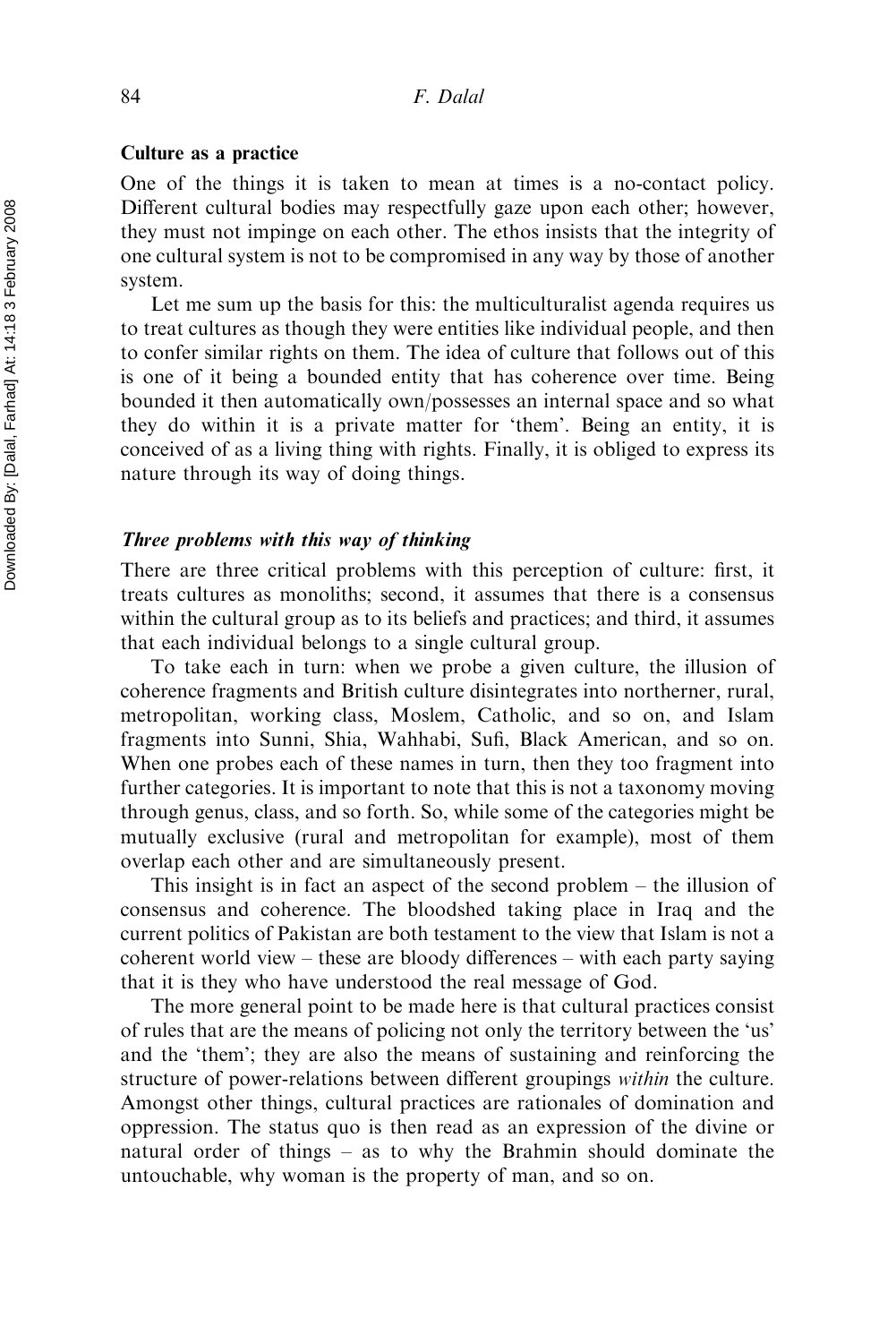The rationales given by group members for particular cultural practices are two-fold – we do it in this way because it is so written, it is so ordained. Second, that they are a way of expressing something that is intrinsic and so meaningful to that culture. Consequently, multiculturalism says that the more we know about the content of another's culture, their way of doing things, and understand their reason for proceeding in that way, the more respectful and tolerant we would be of their differences from us. While I think that there is something to this idea pertaining to the contents of cultures, I also think that this kind of multiculturalism misses a critical point, which is to do with function. My view follows the sociologist of knowledge Norbert Elias (1976, 1994 [1939]), to say that the primary purpose of differentials in cultural practices (say whether to eat pork or not) is not the expression of an inner meaning, but to differentiate an 'us' from the 'them'. Thus cultural practices are not designed to be kept private; the function of cultural practices are precisely to create boundaries by acting as visible markers of differentiation through rituals, dress code, and so on (Dalal, 2002).

For example, within the alleged homogeneity called English culture, there are conventions as to whether one is to pour the milk first and the tea second, or vice versa. The upper classes pour milk in last, as do the working classes. The middle classes stand out, that is, they differentiate themselves by pouring milk into the cup first (Fox, 2004, pp. 311–312). These practices are supported by rationales of taste and so forth. I do not say that everyone follows this prescription precisely or even cares about it, but that more often than not, one finds that one's way of doing things that feels ever so natural, is but an aspect of the conventions of the circles one is born into or grow into.

I deliberately used the plural – the circles one is born into – as a way of addressing the third difficulty with the orthodox view of culture. This is the tacit assumption that people belong to a single culture, and indeed *can* only belong to one culture at a time. This allows for a great number of false dichotomies and oppositions to be asserted, such as Western culture vs. Eastern culture, or the West vs. Islam, or a male way of doing things vs. a female way. In this way of thinking there is no room for the idea that people inhabit and are inhabited by multiple cultural discourses simultaneously, discourses that variously intersect, undercut, reinforce, and so transmute each other. In the same way that there can be such a thing as a secular Jew, so can there be a feminist Moslem or a socialist Moslem. To the orthodoxy of course – these terms are oxymorons, contradictions in terms.

We now come to the crux of the matter. Cultures consist of ways of doing things – the right way of doing things. In other words, cultures are moral orders. Moral orders consist of rules and prohibitions, distinctions as to what is right and wrong, good and bad, and so on. We each inevitably use the conventions and convictions of the moral order in our day-to-day life,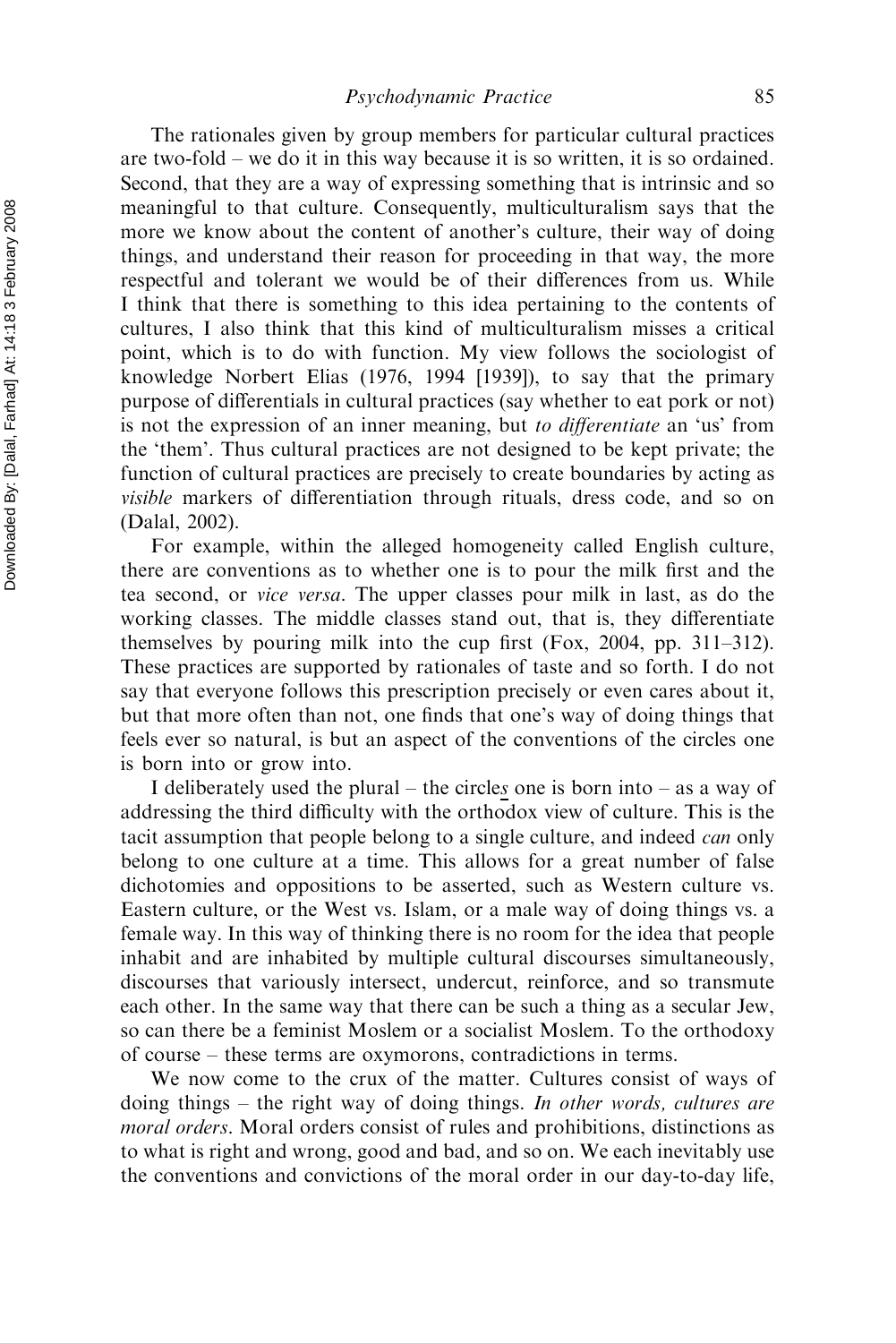continually discriminating between this and that, and making our unreflected daily micro decisions on that basis. Essential to ethics and morality is the capacity for discrimination. Cultures are systems of moral  $judgement - it$  is the basis of their identity.

This shows us why the adage 'different but equal' is wishful thinking; it is an impossibility. As the Canadian philosopher Charles Taylor (1991) has persuasively argued, we make distinctions in order to discriminate, in order to position the distinctions in relation to other distinctions. Preference and value judgement are ever-present in all our thought processes – however objective we may think they are. This of course is the work of ideology  $-$  to disguise rationales as facts of nature. In psychoanalytic language, this is saying nothing more revolutionary than our emotions are integral to our thought processes.

Given that we are each born into established cultural orders, we come to imbibe them through the psycho-social developmental processes. In a very real sense we become them as they make us. However, as we are born not into one but multiple cultures conflicting and overlapping, means that the self is not any more coherent than the cultures we are born into. Our psyches are divided and we are torn between competing demands and claims.

Before going any further, I need to mention something about thought processes in general: the universe we inhabit is seamless and infinite. As infinity is just too large for us to process; we can only digest it in smaller chunks – words if you like. This is not so much a 'mistake' on our part – but an inevitability born of the human condition. Our cognitive processes are predicated on the possibility of differentiation. We are obliged to divide in order to think.

However, the way we find ourselves dividing and experiencing the world is severely constrained by the cultural systems one is born into. One could say that we are moral beings by virtue of the fact that we are born into, imbibe and inhabit moral universes. I take this to mean that my particular sense of self, of who I am, is constituted by my sense of right and wrong; it is the basis of my humanity.

If we keep this in mind and try to follow the multiculturalist ethos precisely (that of respecting cultural differences), then we find ourselves faced with the following anomaly: that cultural system A, that is constituted through discrimination and judgement, is suddenly required to suspend these capacities when faced with cultural system B, and non-judgementally accept their views and practices.

As we have seen, I must divide. My humanity, my capacity to think and feel, are predicated on this possibility. The kind of human being I am is constituted by the kinds of divisions I am subjected to and the kinds of divisions I subject the world to. I would say, paraphrasing Descartes, I divide therefore I am.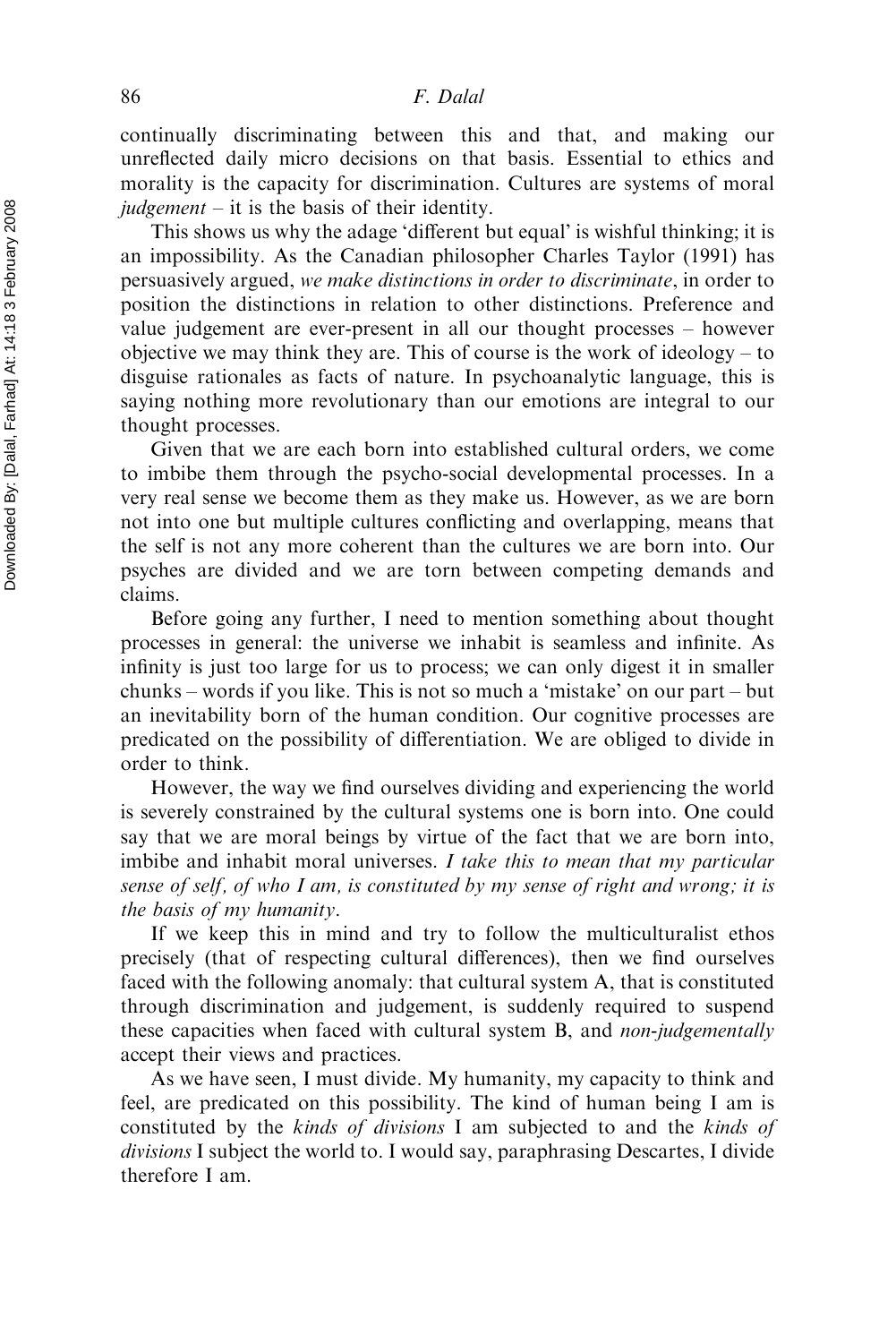Psychodynamic Practice 87

So in a sense, the multiculturalist injunction 'to tolerate and not judge' is an invitation to me to give up on who I am, on my sense of right and wrong, my ethics; in brief, to give up on my humanity. If this is the case, then no wonder it leads to an impasse – to thought paralysis. Here, the idea of tolerance, in its simplest and most worrying version, is an invitation not to think; so much so that thinking itself becomes a taboo.

We can readily sympathize with the reason for the direction multiculturalism has taken given the history of imperialism and the proclivities of fundamentalism. Nevertheless, we can also see that there is something inherently contradictory in its attempt at a solution. Yet I do not want to give up on the idea of tolerance *per se*. So let me now inquire into the other half of the subtitle – the fear of Islam – as this might help us formulate a more sensible understanding of tolerance.

### The fear of Islam

Let me begin with the question, is there something about Islam really to be feared or is my fear born of a kind of racist paranoia, a fantasy? The short answer is that both are true, but in complicated ways.

The first thing to notice is that there is a problem with the question itself. As we have already seen, I cannot speak of Islam as though it were a unity. Further, it is over-simple to even talk of the fundamentalist vs. the rest, because there are a number of different claims as to who really understands the fundamentals, Sunni and Shia, for example – leading to many a bloody dispute. This is true not only of Islam, but also of Judaism, Christianity, Hinduism, and even Buddhism – in brief, it is true of not only of all religions but also all 'systems' of belief and practice.

Let me begin with what in my opinion, there is to be feared. Recently, Iqbal Sacranie (2004), in the BBC programme The Moral Maze argued that Mr Blair should make illegal through an 'Incitement of Religious Hatred Bill', the voicing of any views critical of the ideas put forward in the Koran, because this would be an insult to the Prophet. According to Sharia law, death is the only fit punishment for this crime.<sup>4</sup> Leaving aside whether or not people should be killed for insulting the Prophet, the issue turns on what one considers to be an insult. For example, scepticism in itself is not an incitement to hate. However, the zealot would consider a sceptical attitude towards the mythology and content of the Koran as an insult to the Prophet and so illegal. Accordingly, if the Bill had indeed become law, then the zealots could claim that I had committed a crime in taking a moral stand against the marriage of 9-year-old girls, or *against* the stoning of adulterers, or for the rights of women to be seen and work outside the home if they so choose. True, here in Britain I would not be executed for expressing such views; but I might well be imprisoned, and if not that, then certainly criminalized.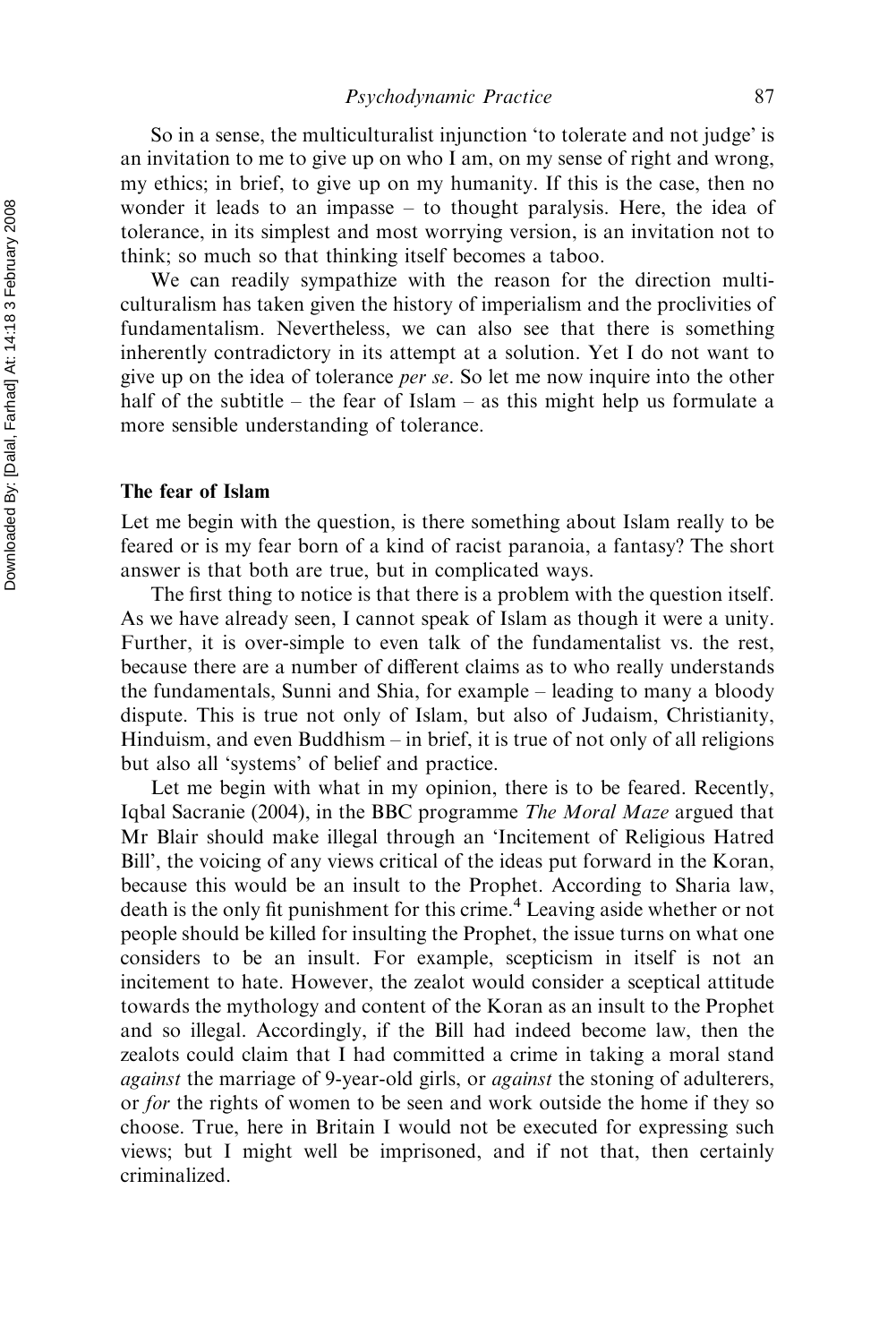#### 88 F. Dalal

What this legislation would have done is legitimate and support *a very particular reading of Islam – a very particular fundamentalist voice – and in* the process silence other dissenting democratic voices. While there are indeed some Moslems who hold these kinds of extreme beliefs, there are also untold others to whom such ideas are anathema. Remember, Salman Rushdie too was born a Moslem. His crime, his insult, was not in what he said about the Prophet, it was the fact that he, an apostate, wrote a story in which a version of the Prophet was a character (1988). It is salutary to note that if the Rushdie affair had taken place after the institution of such legislation, the state would not have protected him but incarcerated him. If you were to discount Rushdie on grounds of being secular or an apostate, then you need go no further than reading Ziauddin Sardar's powerful volume called Desperately seeking paradise (2005). He is a true believer in the Prophet, who nevertheless finds it able to subtitle his book thus: Journeys of a sceptical muslim.

If Iqbal Sacranie is the moderate voice of Islam then to my mind there is indeed something to fear. What is frightening to me is not just the world vision of the fundamentalists, but the fact that politicians of all persuasions seem so keen to help them do their repressive work. For example, Canada has been considering allowing the setting up of Sharia courts within Canada to allow the so-called Islamic community to see to their own. I say so-called community because it does not speak with one voice. There is ample protest and dissent from within the Moslem community, particularly women, for example Homa Arjomand (2007), who condemn, fear and resist the setting up of these sorts of courts.

We have our own examples here in Britain: the Court of Appeal ruled in March 2005 that the 16-year-old Shabina Begum was to be allowed to wear full jilbab instead of the school uniform – shalwar, khameez and headscarf. The ruling was driven by a reading of the Human Rights Convention which grants persons a right to express their religious stance in public. However, this ruling was not universally welcomed by followers of the Prophet in this country. For example Dr Ghayasuddin Siddiqui, Chairman of the Muslim Institute, said: 'This may be a victory for human rights but it is also a victory for fundamentalism' (Rosenberg, 2005).

The point of all this is worth underlining again. It is not possible to simply respect 'their' differences from 'us', because there are many differences of opinion within 'them'. In respecting and validating one 'cultural' view, one is inevitably taking a moral stand against the other 'cultural' views amongst 'them'. The logic of a policy of non-interference is born of the taboo not to meddle in their private matters. However, our very act of non-interference is tacitly to take a side in the internal struggle; our silence effectively ends up supporting the more powerful grouping within the 'them'.

For example, when Ken Livingstone took it upon himself to apologize to the Islamo-facist Qaradawi on behalf of Londoners, saying: 'I want to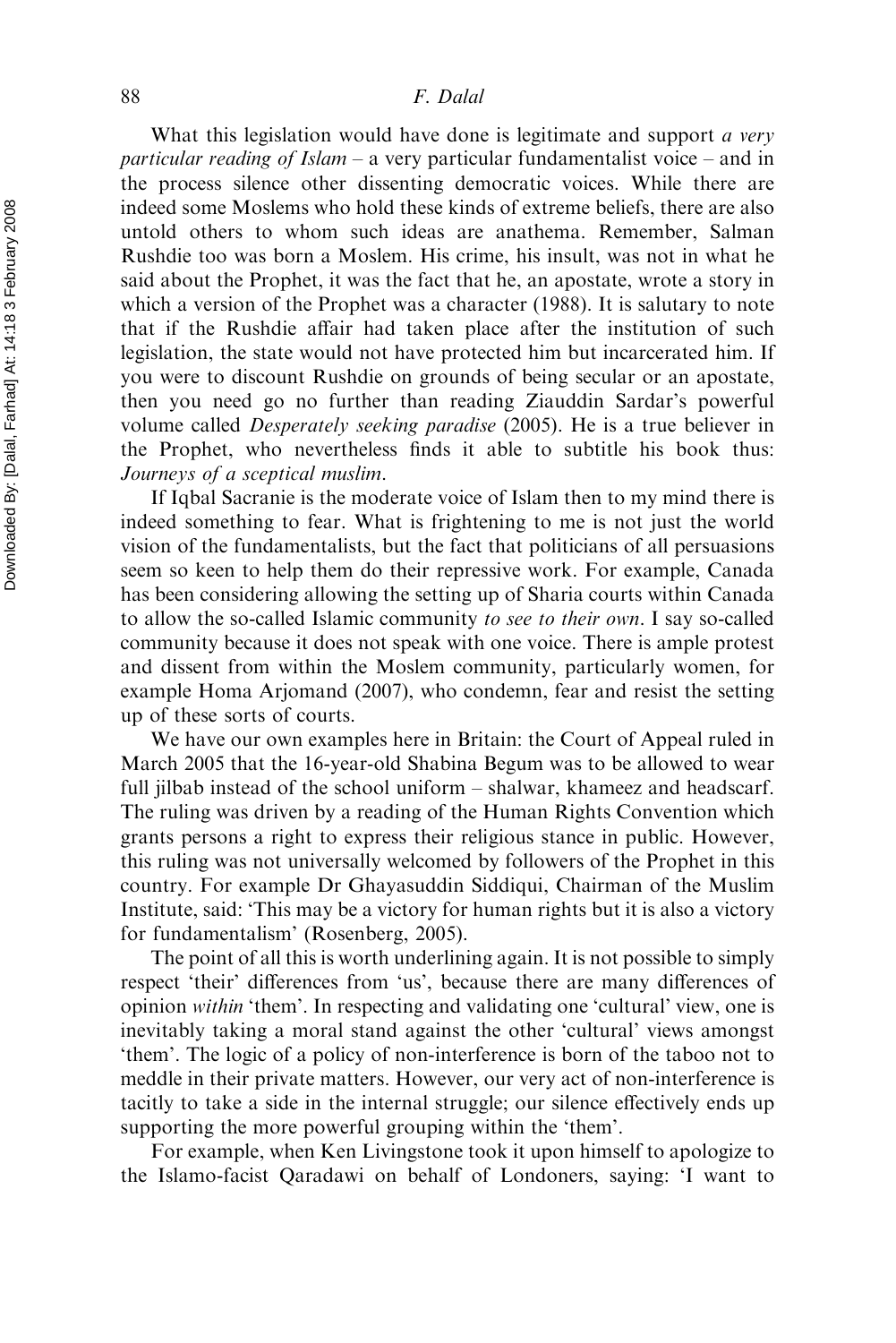apologise to the sheikh for the outbreak of xenophobia and hysteria in some sections of the tabloid press which demonstrated an underlying ignorance of Islam' (Cohen, 2005). In apologizing to one faction within radical Islam, Ken Livingstone has offended a great number of other followers of Islam – followers who find the views of Qaradawi anathema. (Qaradawi's publicly stated view being that Moslems who decide to leave the faith *should* be killed.) I too might like to apologize for the outbreak of xenophobia, but not to the likes of Qaradawi.

So to now directly answer the question: is there something about Islam to be feared? My answer is, not *per se*. What is to be feared is the way Islam has been appropriated by some Believers, and what they seek to do with it. What of the repost that the Islamists are merely using passages found in the Koran, and so the problem is more fundamental than one of appropriation. One can answer this by reminding ourselves that problematic passages are to be found in many Holy books, including psychoanalytic ones. For example the Book of Leviticus (particularly Chapter 20, Verses 9 to 21) in the Holy Bible (1611) enjoins one to put to death those who have committed acts of adultery, incest, bestiality and homosexuality. The same fate is also to be meted out to those who curse their parents. While some Jews and Christians take these passages unquestioningly as instructions from God, happily, others do not.

### The sound of silence

I am now going to look at further reasons as to why it is that liberals and those on the broad left of the political spectrum, are generally either silent when faced with the excesses of the Shariat, or more bizarrely, *in active* support of that world view. This is curious given that their world visions are so entirely different.

One reason is that they have fallen for the Manichaean fallacy, and think that my enemy's enemy is bound to be my friend. According to this simplistic logic, Al Qaeda is on the same side as the Green Party or the Radical Left because they all variously take a stance against the usual suspects, George Bush, Imperialism, large corporations, and so on.

Then there are other reasons that have to do with fear, and not wanting to look at what is frightening, because it is frightening. The frightening reality is that there are an increasing number of Jihadists whose wish is to destabilize the world, Islamacize it and compel everyone to live according to the tenets of Sharia Law. This is no secret and it is no exaggeration. Having said that, I need to keep repeating the caveat, for myself as much any one else, that not every Moslem is a Jihadist. It is as well to remember that the Jihadists are not just targeting The West, they are also attempting to radicalise the other 99% of the Islamic world, targeting other 'Islamic' states such as Turkey, Egypt and Algeria (Burke, 2004).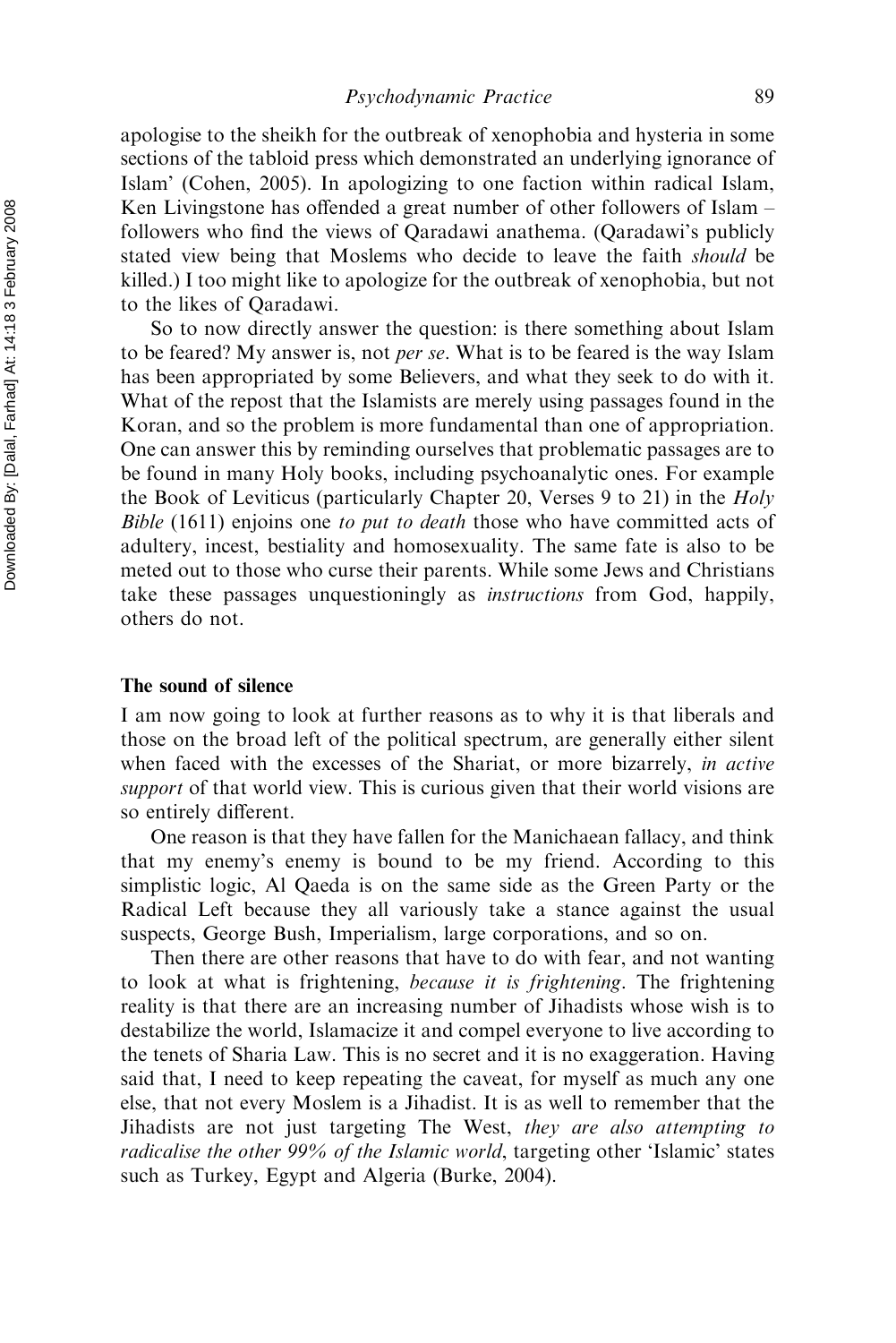My speculation is that in part it is fear that drives some of the legislatures in the West to support the radical  $1\%$  in their efforts to dominate the other 99%. It is much less frightening to disagree with Salman Rushdie than with a fanatical Islamist, because the latter has not only threatened violent retribution, he has carried it out on a number of occasions. As far as I know Rushdie did not send any death threats to Germaine  $Greer<sup>5</sup>$  when she declared that he was stupid to write about the Prophet and provoke the radical Islamist orthodoxy.

### Projection

It is also the case that some of the fear is a paranoid fear born of projection. My thoughts about that are as follows. Although there are several million Moslems in this country – they remain mysterious; they remain Othered. Their mysterious otherness is an empty space ready to be filled with all kinds of projections and fantasies. Through these mechanism Moslems become both, lascivious sensualists, and simultaneously, fierce puritans. As Freud has pointed out – the unconscious knows no contradiction (Freud, 1915, pp.186–187). In these kinds of emotional and thought processes parts easily come to stand for the wholes – but not in any which way. Elias has shown us that these associations are ideologically driven – the image of the outsiders is modelled on a 'minority of the worst' of them, while the image of the 'us' is modelled on a 'minority of the best' of us. Elias calls this mechanism 'an emotional generalization from the few to the whole' (Elias & Scotson, 1994, p. 159). According to Matte Blanco's theorizations, these sorts of emotional generalizations take place through the workings of symmetric logic in the mind (Matte Blanco, 1975).

It is through this process that the Jihadist (who are few in comparison) comes to stand for all followers of Islam. Any criticism and dissenting opinion regarding the world view of the Jihadist activates the liberal taboo, as apparently it is a private matter, and silence follows.

Let me underline this point  $-$  it is *because* we are unable or unwilling to discriminate between varieties of Islamic belief and practice, that we end up by homogenizing them, and so damning them all.

Further consequences follow out of the fact that in the Western imagination, the Moslem is located outside Europe, and is made container of all that is opposite of the sensibilities that are attributed to Europe. In other words, there are multiple unconscious denigrations and vilifications continually in play in regard to the idea of the Moslem. In the unconscious, the Moslem has become the opposite of the European 'us'.

What takes place now, in Freud's language, is a reaction formation (Freud, 1905). A reaction formation is a mechanism which is used in the service of obscuring something by emphasizing its opposite. Vertigo might be obscured by a love of sky diving, greed by anorexia, and so on. The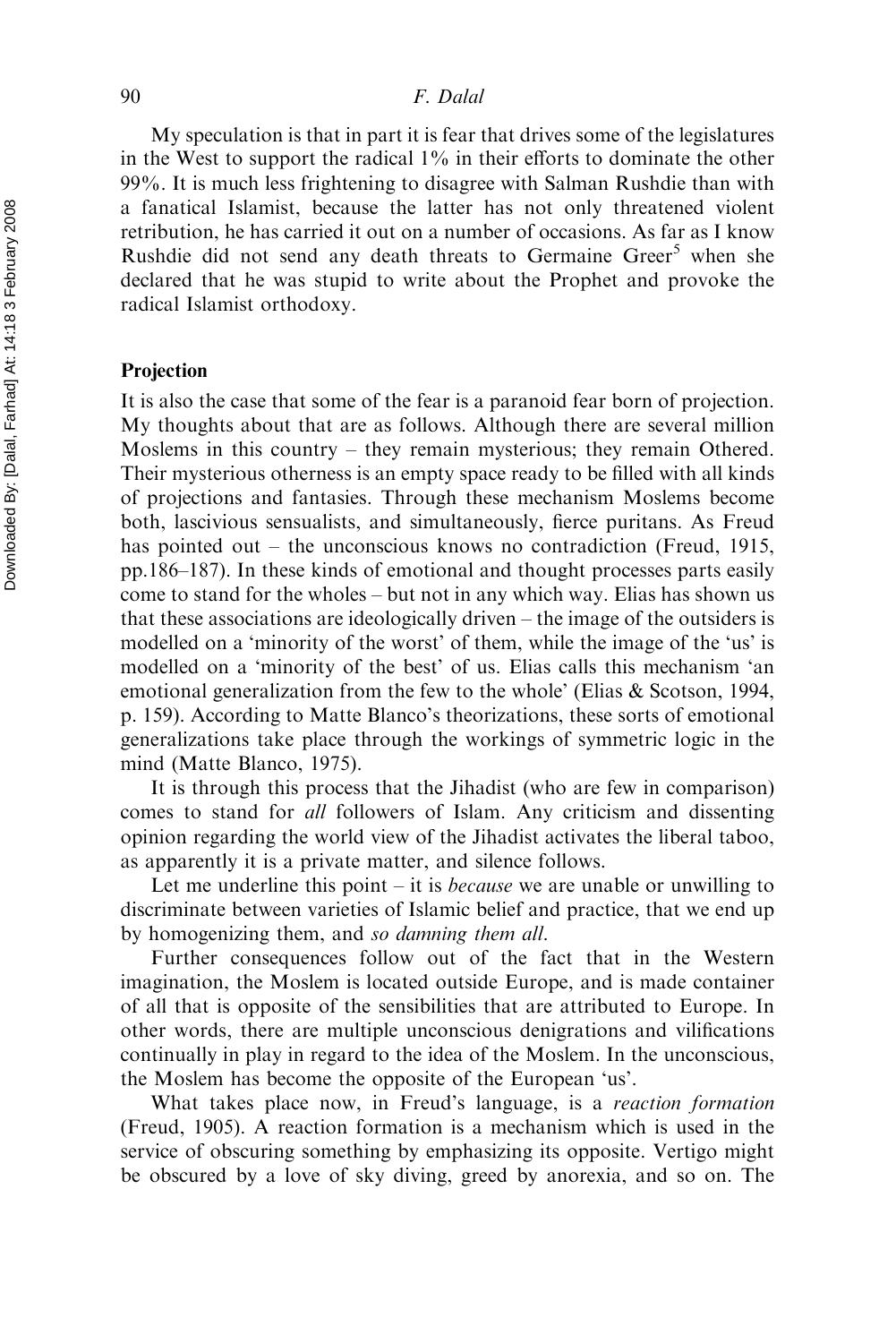mechanism is only partly successful in that it does not resolve the issue, only represses and subjugates it. The subjugated remains somewhere in the wings, leaving us ever haunted by a discomfort that is hard to name. What must not become visible are one's real feelings about them to oneself as much as others. Not only must they not become public, visible to others, they must also become private to the conscious self. In other words the feelings of antipathy are rendered unconscious. In order to keep them there, they are buffered by their opposite – an apparent non-judgemental acceptance of 'them'. The strategy can be described as one of ensuring no one can say that 'your racism is showing'.

There is another much referred component of this mechanism – *liberal* guilt. A certain kind of guilt has arisen in some who are of a liberal persuasion, to do with the excesses of colonization, imperialism and modern consumerism. While there might be grounds for this guilt, in excessive amounts it adds to the paralysis. Now the Manichaeism is that 'we' are bad and 'they' are good. To think that some of them might be 'bad' is difficult to countenance because in doing so they think that they are allying themselves with the forces of oppression. According to this position, they are not allowed to conceive of the possibility that some of 'them', might be in the wrong.

Ironically, what I think is needed here is more discrimination, not less. Quite simply: 'they' are not all the same, and nor are 'we'. I need to resist the collapse of categories. I need to be able to discriminate between the Islamofascist and Mr Khan, the shopkeeper down the road.

However, here is a more conscious reason  $-$  in fact it is an explicit strategy – as to why the revolutionary left is siding with the fundamentalist Islamists. Although each of them aspires to very different Utopias and world visions, and so each has a very different end in mind, they are none the less in deep agreement about *means*. They both agree that the current world order needs to be overturned – violently if necessary. Each is trying to use the other, as a means, for their own ends. For example, Chris Harman of the Socialist Worker's Party thinks that the revolutionary capacity of the Islamists 'could be tapped for progressive purposes' (Phillips, 2006, p. 187). He thinks that he can ride the tiger for his own purposes. This was exactly the kind of arrogant thinking that led many in the West, particularly the USA, to support first the Ayatollah Khomeni in Iran, then when that particular tiger turned, to support the dictator Saddam Hussein in his illegal war against the Iranian Ayatollahs, and then the Muhajaddin against the Russians. Each time the tiger has turned and savaged the rider. It is embarrassing to realize what a significant role our meddling has played, how complicit we have been in the creation of these monsters that terrorize us. So this is another reason that we aver our gaze – we do not want to see how we have contributed to our own misfortunes – and in order not to see, we blind ourselves.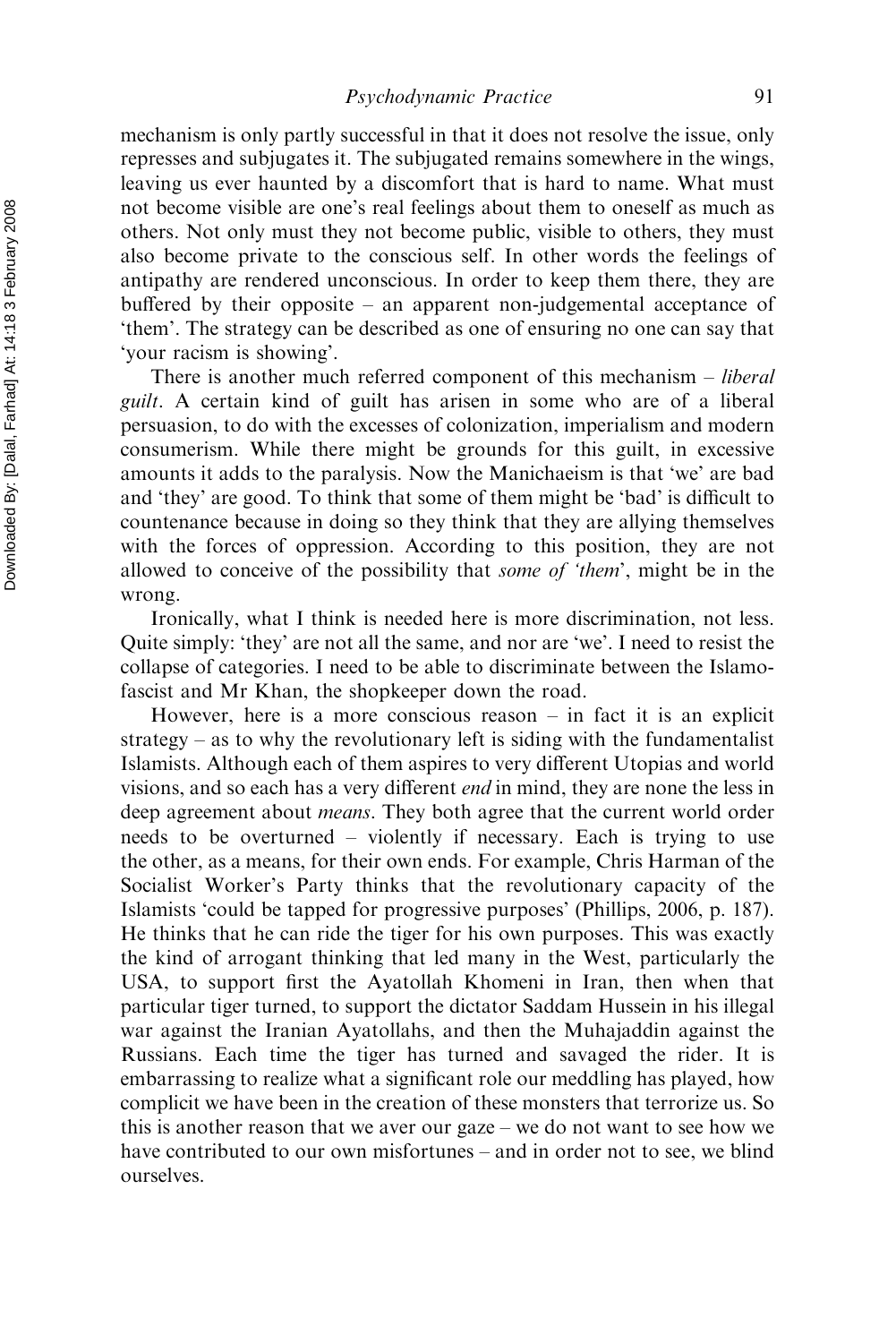### 92 F. Dalal

The fact that the Left and liberals in general are struck silent, means that questions being raised primarily by those on the Right of the spectrum. They are having a field day with so much ammunition for their xenophobic agenda. For example, even while Phillips (2006) raises some very valid points, she places them in the midst of a beleagured world view in which the English are being swamped by inferior others, and in the process are losing their values, identity and culture, and so on.

### Politics: Spirituality as a red herring

The mistaken belief that it is possible to separate out the internal world from the external has led us into many a cul-de-sac. What we have seen is that the private cannot help but be public. Nevertheless we continue to be bewildered by the mythology that the external social world is distinct from the internal psychological world. The feminists have already been challenging this dichotomy with the adage – the personal is political. The Jihadists have gone one step further to say that the spiritual is political. Here, I think that they are right. The practical and the ethical cannot be differentiated. My ethics, my ideas about what constitutes a moral life, of necessity involves ideas and practices about how I am to live with others.

The fact that the liberal conscience operates as though the ethical is different from the practical, allows the Jihadist a powerful strategy. They use the language of faith and spirituality to paralyse the liberal, and then walk in and take over. Through this device, the liberal is made fodder.

We should also recognize that respect for the internal space of other states and cultures has not always been practiced by the so-called liberal democratic states. On many an occasion the 'West' has intruded into 'their' territories when it has suited some political agenda.

### Recognition

How is one to go forward? One way can be gleaned by drawing in some of the thinking around recognition. To merely look at the other and say 'I respect your difference to me, and I celebrate your diversity' is not recognition but a kind of fearful paralysis covered by a smile. The stance is a passive one. Meanwhile, the activity of recognition is fraught with danger. According to the Oxford English Dictionary (1989) the term recognition has two main senses, the first is to re-cognize, to look over again, and so to revise and amend; the second has to do with acknowledgement, treating as valid, sanctioning, 'to admit to consideration, or to a status, as being something'.

It seems to me that for me to really recognize you and your way of doing things, I have to in some way be sufficiently empathetically connected to you to know why certain ways of thinking and being make emotional sense. I have to be able to feel the 'rightness'. In order to do this, I am obliged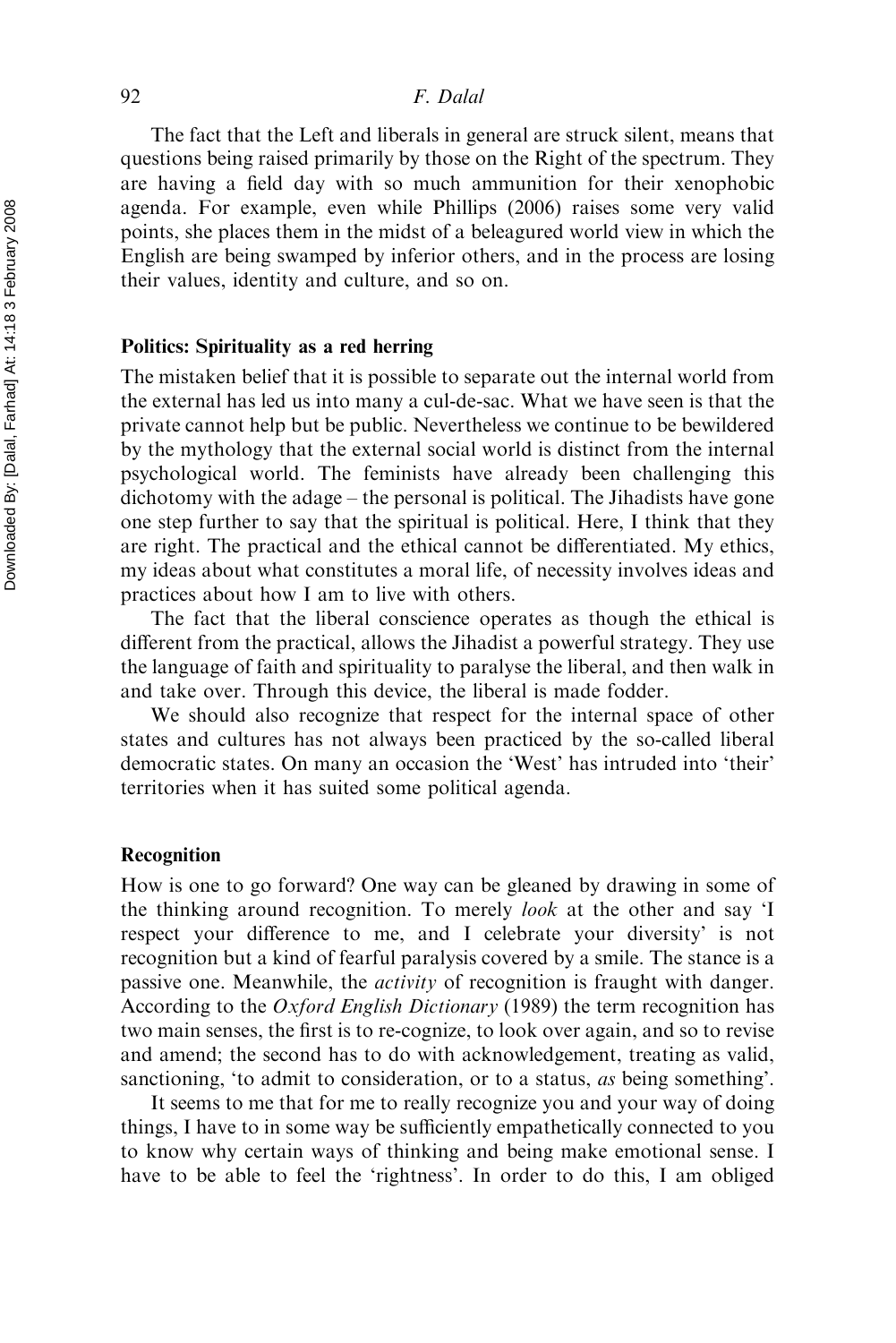(however briefly or partially) to take on something of the Other that has been negated.

For this to take place, not only do I have in some way to enter your world, I have to allow you into mine. On what terms will I let you into me, on what terms will you allow me into you? The act of recognition is not a benign process of passively looking and acknowledging. Rather, it is a process of engagement. The frightening thing is that one is changed by, and through, the process of engagement – one's identity shifts. It is because of this that not only is it an active process, but also it is one in which the other is violently resisted.

This is particularly the case when the prospect before me is of becoming something I not only disagree with, but abhor. There is the chance, that if I risk myself then there is the possibility that the other will also be changed. In other words there is the chance that the process will be one of mutual recognition and both will be transformed.

However, I am still left with questions that the multiculturalist and diversity agendas do not address. There are some differences that I do not want to tolerate, respect or celebrate. What do I do now? One possibility is to distance and reject. One is to give oneself over uncritically. Another is to engage with my critical faculties intact. It is the last of these that I would call recognition.

I cannot not discriminate. My humanity is constituted out of this possibility. To paraphrase Descartes again – I discriminate therefore I am. I can only continue and go forward into the future by discriminating, by choosing this over that. How else can I live something akin to an ethical life? Perhaps what I can also try to do is to scrutinize and question the basis on which I make my discriminations. To this The Other (more precisely, s/hewho-has-been-Othered) is essential, as I can only get a glimpse of my takenfor-granted beliefs in the light cast by The Other.

This is a transformative moment, because in that moment I can no longer recognize myself; my identity shifts and I am become something other than what I was.

# Notes

- 1. The interesting anomaly regarding the notion of racism per se, is that despite the fact that there are no objective entities called 'races', there nevertheless exists the phenomenon called racism, in which groups are denigrated by virtue of their alleged 'race'. For more on this see Dalal (2002).
- 2. To be sure none of these had their genesis in this epoch their lineages can be traced back to many times and places – suffice it to say that in this epoch they became fundamental to how the world and the self came to be experienced and perceived. So even though I am able to analyse and deconstruct this apparent reality, it remains my experiential ground none the less.
- 3. Not only in the bad old days. Here is Melanie Phillips speaking in 2006 of the Christian missionaries, 'Christianity had brought civilization to these remote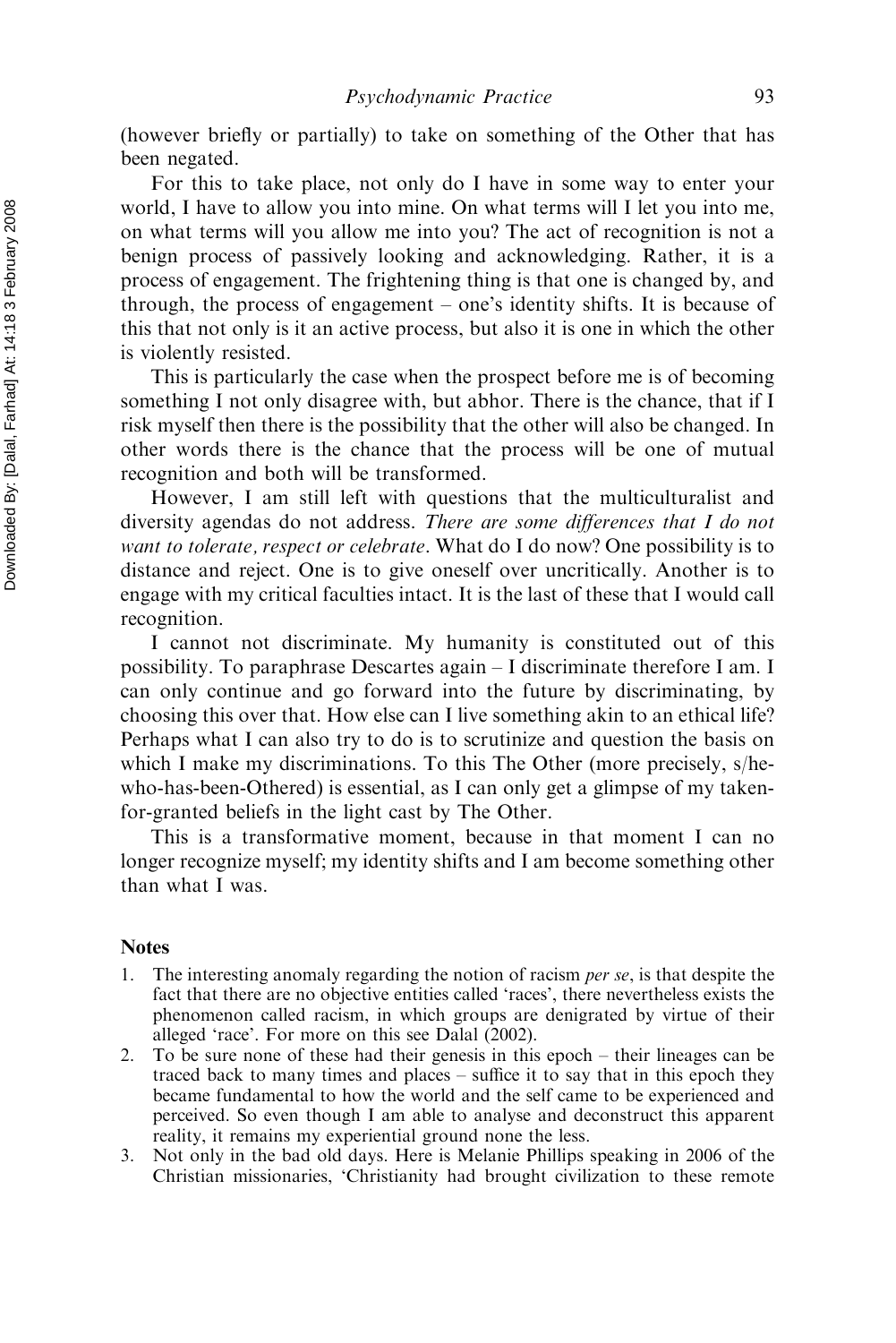parts, for the very good reason that it was superior to traditional practices' (Phillips, 2006, p. 215).

- 4. In Pakistan, for example, there are approximately 700 to 1000 executions a year for the charge of insulting the Prophet.
- 5. 'As I well remember, she has done this before' [Rushdie] wrote. At the height of the assault against The Satanic Verses, Germaine Greer stated, 'I refuse to sign petitions for this book of his, which was about his own troubles'. She went on to describe me as 'a megalomaniac, an Englishman with dark skin' (Thompson, 2006).
- 6. All Freud citations are from the Standard Edition (SE).

### References

Appiah, K.A. (2005). The ethics of identity. Princeton, NJ: Princeton University Press.

Arjomand, H. (2007). Ken has a lot to feel sorry for. Retrieved January 2007, from http://www.nosharia.com/confjul30homa.htm

Begg, M. (2006). Enemy combatant. London: Free Press.

Benhabib, S. (2002). The claims of culture. Princeton, NJ: Princeton University Press.

Burke, J. (2004). Al-Qaeda. London: Penguin Books.

Cohen, N. (2005, February 20). Ken has a lot to feel sorry for. The Observer. Retrieved October 2007, from http://observer.guardian.co.uk/print/0,,5130894- 102273,00.html

- Dalal, F. (2002). Race, colour and the processes of racialization. Hove: Brunner-Routledge.
- Elias, N. (1976). Introduction. In N. Elias & J. Scotson (Eds.). (1994). The established and the outsiders. London: Sage.
- Elias, N. (1994 [1939]). The civilizing process. Oxford: Blackwell.

Elias, N., & Scotson, J. (1994). The established and the outsiders. London: Sage.

- Fox, K. (2004). Watching the English. London: Hodder & Stoughton.
- Freud, S. (1905). Three essays on sexuality. SE,  $VII$ ,  $(pp. 123-245)$ . London: Hogarth Press.

Freud, S. (1915). The unconscious. SE, XIV (pp. 161–215). London: Hogarth Press. Hobbes, T. (1996 [1651]). Leviathan. Cambridge: Cambridge University Press.

Holy Bible (1611). King James Authorised Version. London: Eyre & Spottiswoode.

- Huntingdon, S. (2002). The clash of civilizations: And the remaking of world order. London: Free Press.
- Matte-Blanco, I. (1975). The unconscious as infinite sets: An essay in bi-logic. London: Duckworth.
- Murtach, P. (1989, February 18). Rushdie in hiding after Ayatollah's death threat. The Guardian. Retrieved October 2007, from http://books.guardian.co.uk/ departments/generalfiction/story/0,6000,112335,00.html
- Oxford English Dictionary (1989). Oxford: Oxford University Press.
- Phillips, M. (2006). Londonistan. London: Gibson Square.
- Rosenberg, J. (2005, March 3). Schoolgirl wins right to wear Muslim gown. Daily Telegraph. Retrieved October 2007, from http://www.telegraph.co.uk/news/ main.jhtml?xml=/news/2005/03/03/njilb03.xml
- Rushdie, S. (1988). Satanic verses. London: Viking.